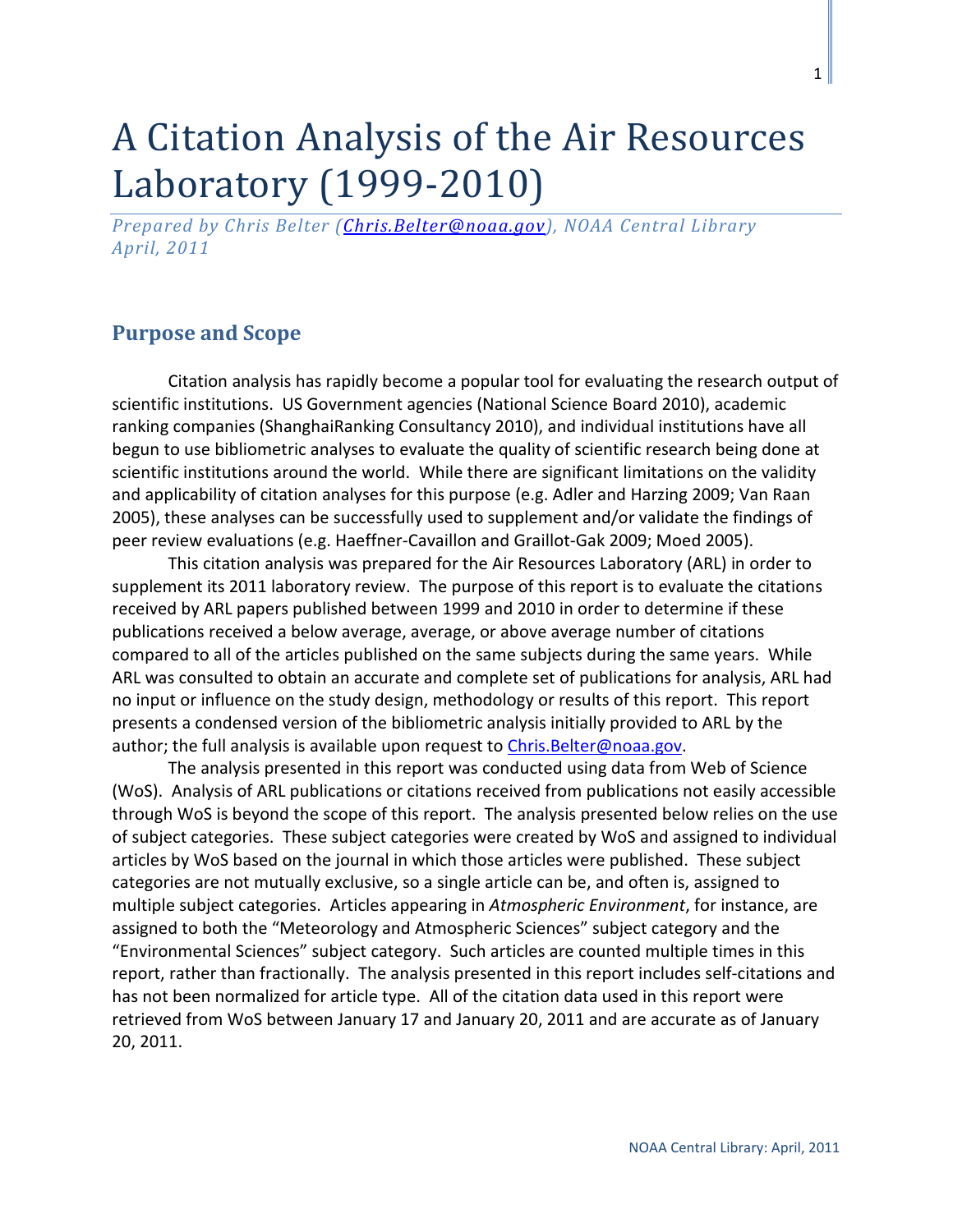#### **Methodology and Rationale**

All papers by at least one author affiliated with ARL and published between January 1999 and December 2010 were identified in WoS by a series of searches for all variations of ARL's name and those of all of its field divisions in the "Address" field of WoS. In order to ensure that an accurate and complete set of these papers was compiled, the results of these searches in were compared to yearly bibliographies of ARL publications. Papers not published by ARL or its field divisions were excluded from the set, while articles not captured by the initial searches, but included in ARL's bibliographies, were added to the set through additional searches. The final result set includes publications produced by some divisions that were part of ARL at the time of publication, but are no longer affiliated with or managed by ARL. This final set of publications was analyzed to produce the basic bibliometric indicators summarized in Table 1. It was also used to identify the WoS subject categories in which ARL published the majority of its papers and from which ARL received the majority of its citations. The WoS subject categories identified were "Meteorological and Atmospheric Sciences" and "Environmental Sciences."

The actual distribution of citations received by all papers in these two subject categories were then used to evaluate the citation counts of ARL papers. For each subject category and year of publication from 2000 to 2009, a set of all papers published in that category and year was generated and ranked according to each paper's citation count. This ranking was then used to identify four citation percentiles:  $99^{th}$ ,  $90^{th}$ ,  $50^{th}$ , and below  $50^{th}$ . The  $99^{th}$  percentile includes papers in the top 1% of the field and year of publication based on their citation counts; the 90<sup>th</sup> percentile includes papers in the top 2% through the top 10% in that field for that year; and so on. Due to the indexing procedures of WoS, papers in these subject categories that were published in multidisciplinary journals like *Nature* and *Science* could not practically be counted in this process. Each ARL paper was then assigned to one of these four percentiles based on its citation count, subject category, and year of publication. ARL publications in *Nature* and *Science* were assigned to subject categories by the author and were given percentile rankings based on those assignments. The results of this process are summarized in Figures 1 (for Meteorological Sciences) and 2 (for Environmental Sciences).

This percentile evaluation method was used in order to partially correct for some of the limitations of current bibliometric indicators. Raw citation counts and institutional H-Indexes do not provide enough contextual information for their meanings to be easily interpreted; nor can they be compared across subject disciplines. Bibliometric indicators calculated by averages or ratios—indicators such as number of citations per paper, impact factor, the CWTS "crown indicator" [\(Van Raan 2006\)](#page-4-6), etc—do not take the skewed distribution of citations among scientific papers [\(Seglen 1992\)](#page-4-7) into consideration [\(Bornmann and Mutz 2011\)](#page-4-8). The actual distribution of citations among all scientific papers seems to be best fit by a power law distribution [\(Peterson and others 2010;](#page-4-9) [Redner 1998\)](#page-4-10), such that a few papers receive a large number of citations and the majority of papers receive few to no citations. As a result of this skewed distribution, bibliometric indicators calculated by averages or ratios are artificially inflated by the presence of one or more highly cited papers.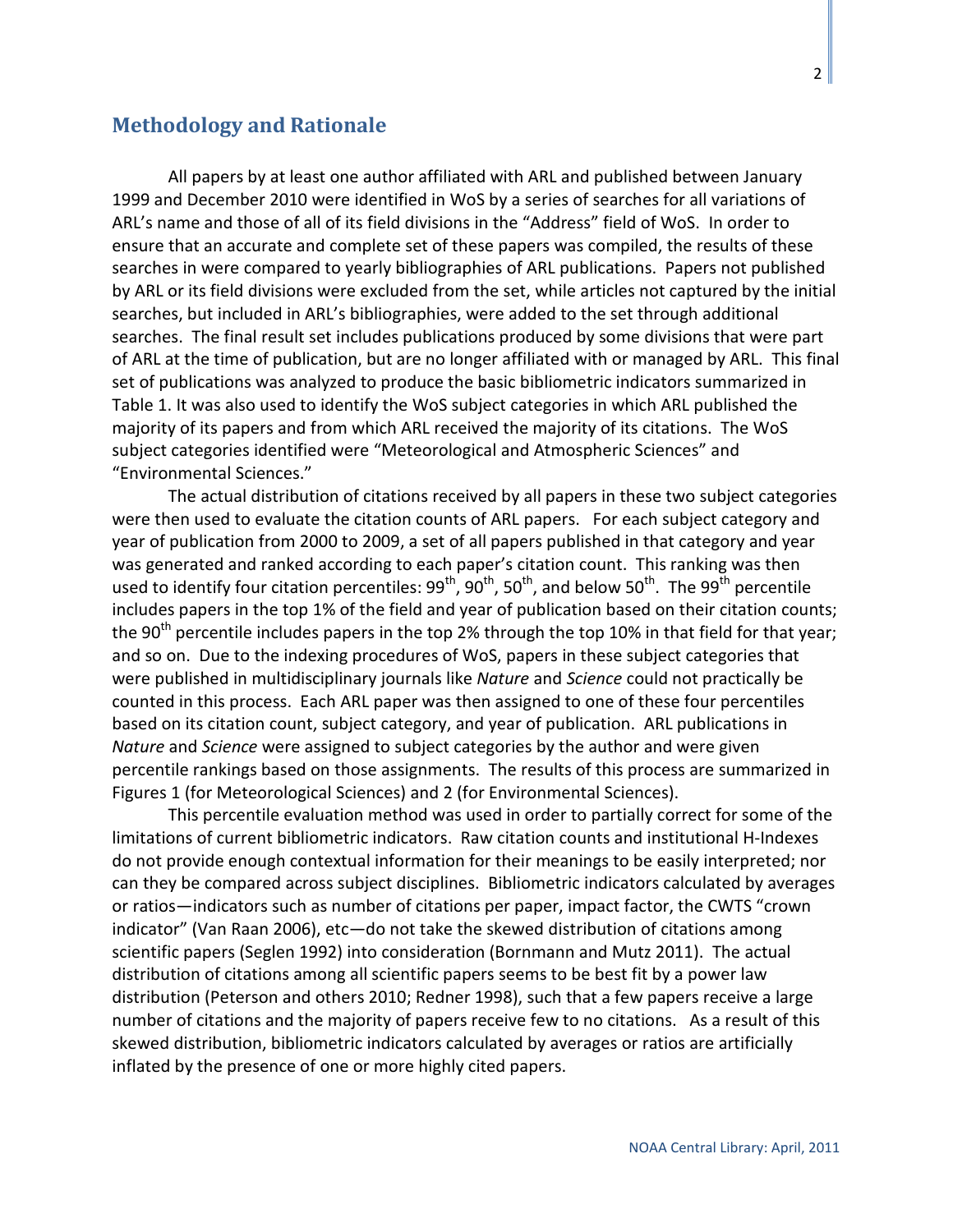The percentile method used in this analysis seems to correct for many of these limitations. The use of percentiles allows for direct and accurate comparison of the papers under evaluation to the actual distribution of all papers in the same subject category—making interpretation of the results relatively straightforward. The results of this method are not inflated by highly cited papers and, moreover, provide a more detailed depiction of the citations received by all articles under evaluation than any other current bibliometric indicator. Finally, because these percentiles take the differences in citation activity between subject areas into account, it may be that the results of this method could be compared across subject areas. For examples of similar methodologies, see Bornmann and others [\(2010\)](#page-4-11), Bornmann and Mutz [\(2011\)](#page-4-8), the National Science Board [\(2010\)](#page-4-0), and Pudovkin and Garfield [\(2009\)](#page-4-12).

#### **Results**

In all, 598 papers by ARL-affiliated authors and published from 1999 to 2010 were identified in WoS and analyzed. These papers received a total of 16,443 citations in that time period, yielding an average citation rate of 27.5 citations per paper. The H-Index [\(Hirsch 2005\)](#page-4-13) for this group of publications is 62, meaning that the group includes 62 articles that have each been cited at least 62 times. Since the majority of scientific papers receive few to no citations [\(Seglen 1992\)](#page-4-7), these results indicate that papers published by ARL are cited significantly more often than average.

This indication is supported by percentile analysis. 6% of the publications produced by ARL authors were ranked in the 99<sup>th</sup> percentile in their subject categories. Approximately 25% of their publications were ranked in the  $90<sup>th</sup>$  percentile in those same categories. Conversely, only 24% of ARL publications were ranked below the  $50<sup>th</sup>$  percentile in Meteorology and Atmospheric Sciences, while only 20% of ARL papers had that rank in Environmental Sciences. These figures indicate that ARL not only publishes a significantly higher number of highly-cited articles than average, but ARL also publishes significantly fewer lowly-cited articles than average. Taken together, these results indicate that the overall quality of ARL papers, as measured by citation counts, is significantly higher than that of papers produced by the majority of their peers.

| <b>Bibliometric Indicator</b>               | <b>Value</b> |
|---------------------------------------------|--------------|
| <b>Number of Papers (p)</b>                 | 598          |
| <b>Number of Citations Received (c)</b>     | 16,443       |
| Average Number of Citations per Paper (c/p) | 27.5         |
| H-Index                                     | 62           |

*Table 1: Basic bibliometric indicators for ARL publications (1999-2010) in WoS.*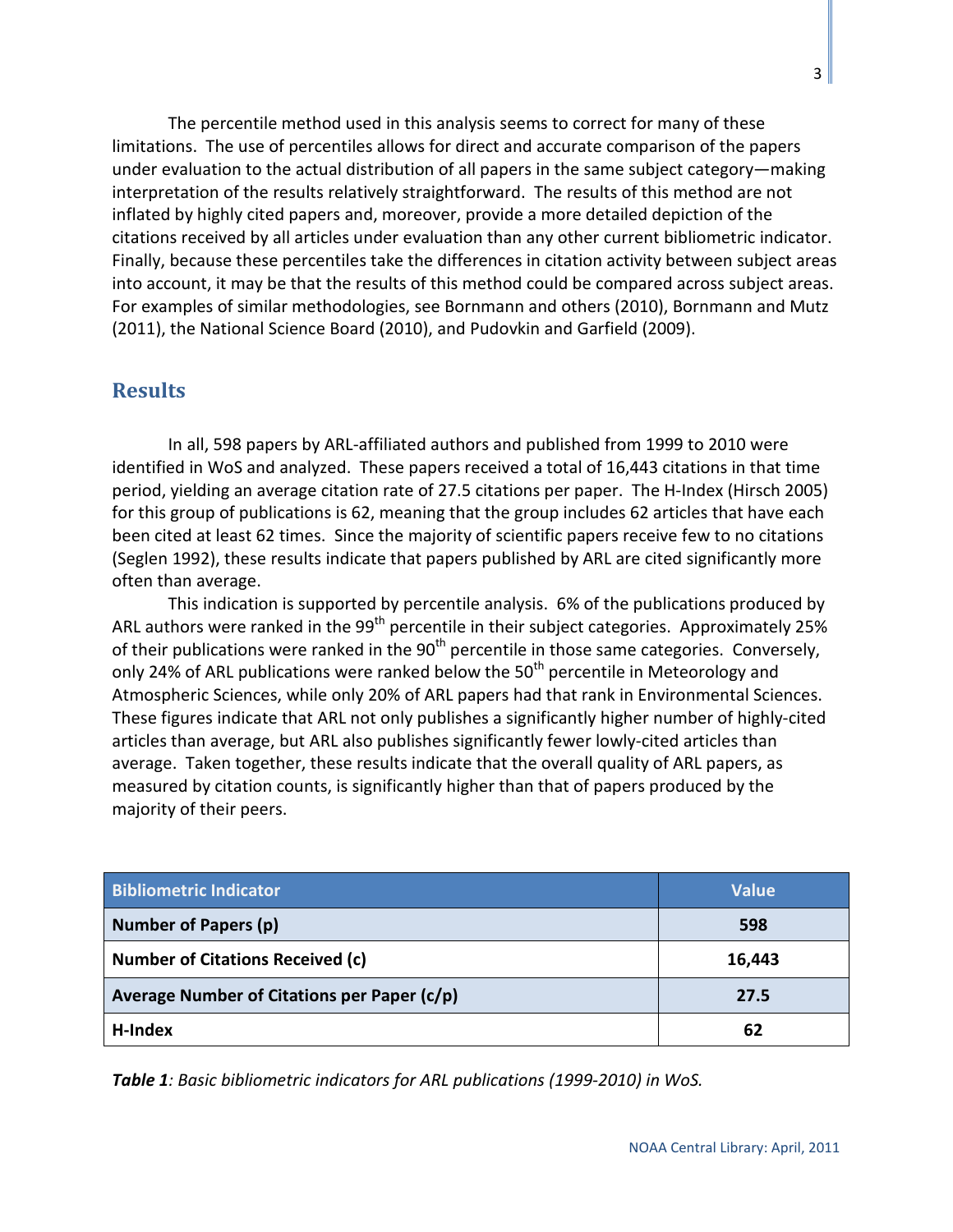

*Figure 1: The percentile distribution, based on citation counts, of ARL publications in Meteorology and Atmospheric Sciences (2000-2009) compared to an average distribution.*



*Figure 2: The percentile distribution, based on citation counts, of ARL publications in Environmental Sciences (2000-2009) compared to an average distribution.*

4